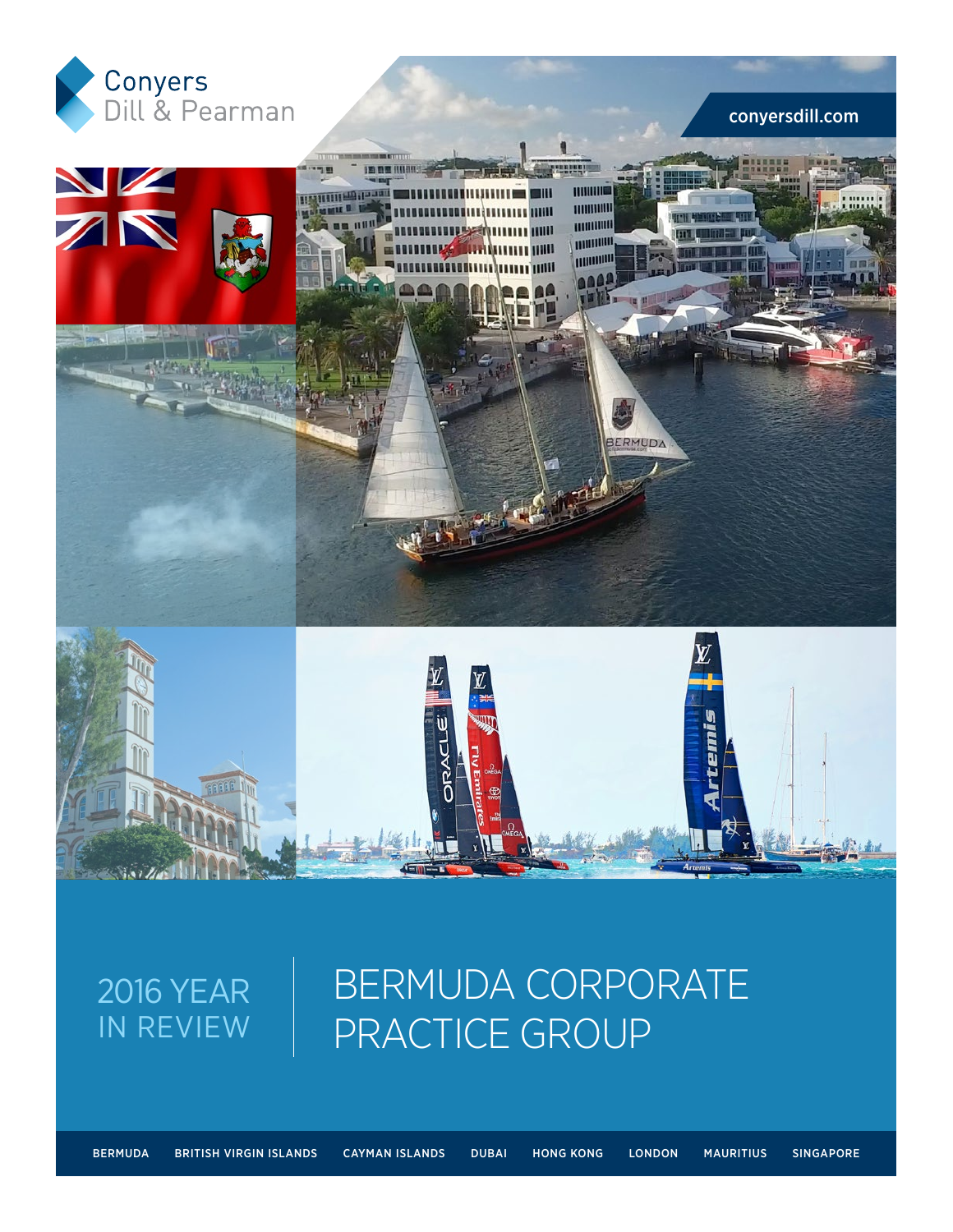## 2016 YEAR IN REVIEW

2016 was another dynamic year for Conyers' Bermuda corporate practice. We were fortunate to advise on the jurisdiction's most significant, and in many cases, headline-grabbing, transactions.

Our work is also evidence of Bermuda's continued ability to attract blue-chip clients who are more focused than ever on Bermuda's long and enviable track record as a well-regulated and reputable jurisdiction. These attributes are the foundation of the continuing trend of the migration of large corporate groups to the jurisdiction. The year was also marked by significant legislative change, with the introduction of Bermuda Limited Liability Companies, through the passing of the *Limited Liability Company Act, 2016.*

## 2016 By the Numbers

| <b>US\$246</b><br>billion | <b>Market capitalization of Bermuda</b><br>companies listed on NYSE and Nasdag |  |
|---------------------------|--------------------------------------------------------------------------------|--|
| 18                        | <b>Shipping-related Bermuda companies</b><br>listed on NYSE and Nasdaq         |  |
|                           | <b>New Bermuda NYSE and Nasdag</b><br>listings in 2016                         |  |
| <b>US\$1.6</b><br>billion | <b>Value of Bermuda IPOs on NYSE</b><br>and Nasdag                             |  |
| <b>US\$9</b><br>billion   | <b>Funds raised by Bermuda companies</b><br>on NYSE and Nasdag                 |  |

## General Corporate Overview

There was increased activity throughout our Bermuda corporate practice last year. We continued to dominate the Bermuda public companies space acting as issuer's counsel on all of the Bermuda company IPOs on the NYSE. The market capitalization of Bermuda companies listed on the principal US exchanges is approaching US\$250 billion. We have assisted a wide range of companies (including public companies, insurance companies and companies wishing to start-up operations on the ground in Bermuda) with their redomestications to Bermuda. The jurisdiction continues to maintain its position as one of the world's leading centres of insurance capital. Our insurance practice helped the jurisdiction achieve a record number of new ILS listings on the Bermuda Stock Exchange and also advised on all of the Class 4 insurance company launches (raising over US\$1.2 billion in capital) in 2016. There were also significant legislative and structural developments involving our shipping and aircraft groups, as both the Department of Maritime Administration and the Bermuda Department of Civil Aviation were restructured to operate as quangos. There were more ship registrations on the Bermuda Ship Registry in 2016 than ever before. Our funds group also had an active year, which was highlighted by some key global players in the investment funds space domiciling new structures in Bermuda.

## Practice Highlights

### Capital Markets/Public Companies

Bermuda remains a premier jurisdiction for raising capital on the NYSE and Nasdaq. In 2016, approximately US\$9 billion was raised on those exchanges by Bermuda companies – more than any other offshore jurisdiction.

Six new Bermuda companies were listed on the NYSE and Nasdaq last year. This included three IPOs: Butterfield, Myovant and Athene, and three migrations: TAL/Triton, Nordic American Offshore and XL Group plc.

Conyers has built and maintained Bermuda's leading capital markets practice. We continue to act as issuer's counsel on more Bermuda company IPOs on the principal US exchanges than all other Bermuda firms combined. Last year we acted in this capacity on all three IPOs completed, details of which are set out below.

#### BUTTERFIELD BANK COMPLETED IPO ON NYSE

We advised Bank of N.T. Butterfield & Son Limited on its US\$287.5 million IPO on the NYSE. Butterfield is Bermuda's largest independent bank and a specialist provider of financial services.

This in-demand listing saw the underwriters exercise their option in full prior to closing and is a demonstration of investor confidence in Bermuda's public companies sector.

#### US\$1.1 BILLION ATHENE HOLDING LTD. IPO

We advised Athene Holding Ltd. ("Athene") on its US\$1.1 billion IPO on the NYSE, with its shares finishing more than 10% higher than its IPO price. The offering consisted of 27,000,000 shares that were sold by existing shareholders for US\$40 each, which was the midpoint of the estimated IPO price range.

The offering valued the company at US\$7.4 billion and was the third largest IPO in the US in 2016, according to *Bloomberg*.

Athene is a leading retirement services company that issues, reinsures and acquires retirement savings products for the growing number of individuals and institutions seeking to fund retirement needs.

#### MYOVANT SCIENCES - THE LARGEST NYSE BIOTECH IPO IN 2016

We also advised Myovant Sciences Ltd. on a highly successful underwritten IPO on the NYSE of 14,500,000 of its shares, for a total fundraising of US\$218 million. Roivant Sciences Ltd., the parent company (who is also the parent company of Axovant Sciences Ltd. whose IPO we advised on in 2016), remains the majority shareholder. This was the biggest New York IPO in the biotechnology sector in 2016 and is the latest biotechnology IPO to use a Bermuda company as the listing vehicle.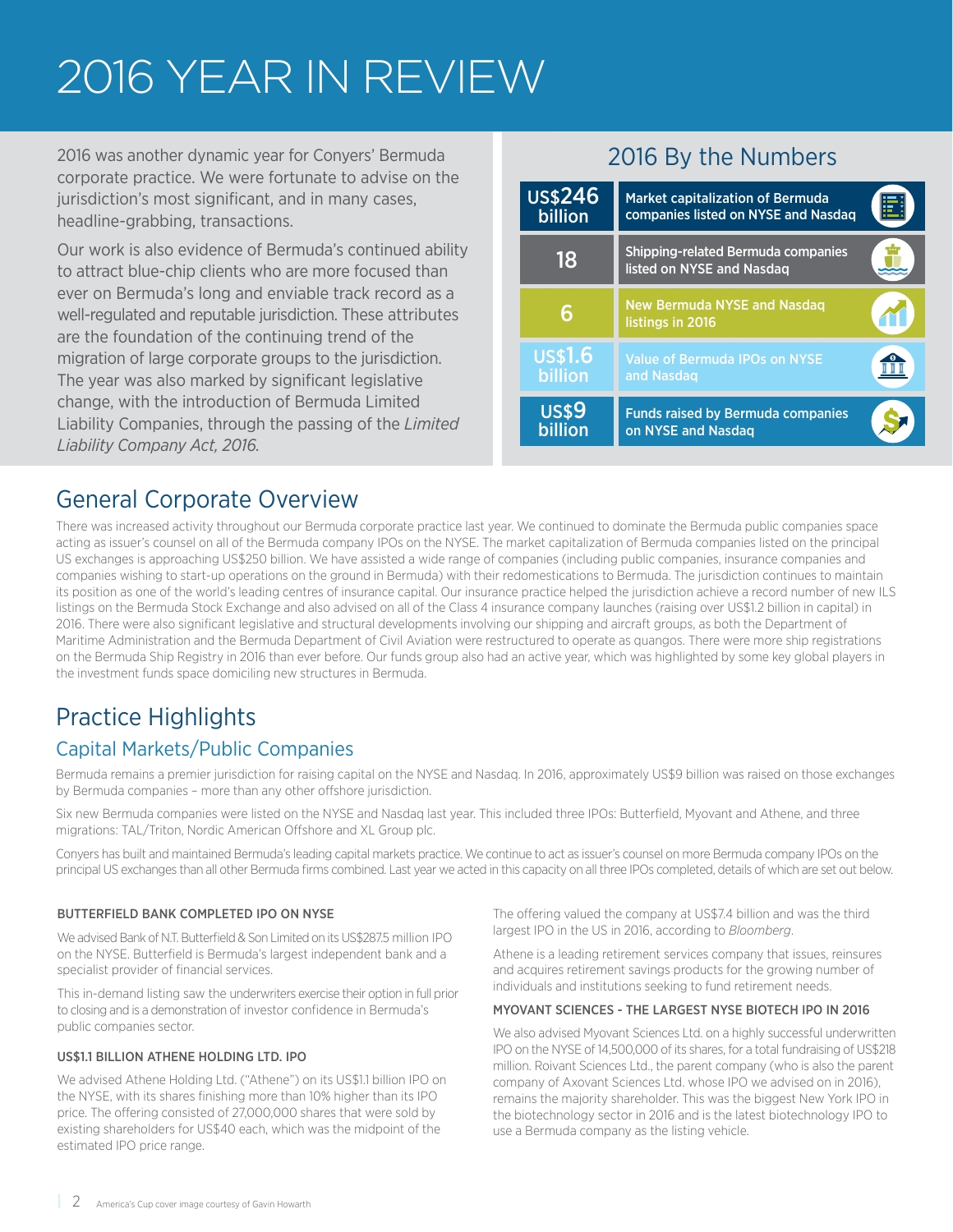

### Migrations to Bermuda

Another notable trend that we have observed in 2016 involves the choice of companies to migrate or concentrate in Bermuda. As can be seen from the representative transactions set out below, this trend manifested itself across a broad range of companies.

#### MARKIT COMPLETES US\$13 BILLION MERGER WITH IHS

We provided advice to Markit Ltd. on its US\$13 billion merger with IHS Inc.

Markit Ltd. became the holding company for the combined groups and was renamed IHS Markit Ltd. (Nasdaq: INFO). The merger creates a global leader in critical information, analytics and solutions for major industries and markets that drive economies worldwide.

The transaction featured a merger under Delaware law with IHS becoming a subsidiary of IHS Markit Ltd. Former IHS shareholders now own approximately 57% and former Markit shareholders own approximately 43%. The parties chose for the combined group to have a Bermuda holding company, which resulted in the largest capital markets transaction involving a Bermuda company in 2016.

#### SELLAS LIFE SCIENCES GROUP'S CONTINUANCE TO BERMUDA

In October, we advised SELLAS Life Sciences Group on the continuation of the company from Zug, Switzerland to Bermuda. SELLAS is a late-stage biopharmaceutical firm focused on the development of novel products that treat a variety of cancers, using the body's own defences. The company has a close working relationship with the Memorial Sloan-Kettering Cancer Center in New York to progress research and trials for treatment on various types of cancer. SELLAS chose Bermuda for its potential to attract biotech and 'big pharma' businesses, and for the jurisdiction's ability to facilitate a quick, streamlined process for the company to redomicile. Other reasons that were cited were Bermuda's close proximity to the US, Bermuda's strong legal system, political stability and infrastructure, as well as its quality workforce.

#### SAGICOR MOVES HOLDING COMPANY TO BERMUDA FROM BARBADOS

In July, Sagicor Financial moved its holding company to Bermuda from Barbados.

Sagicor Financial Corporation is a Caribbean-based multinational financial services firm which has been in operation for over 175 years. The company operates in 22 countries in the Caribbean, the US and Latin America, and is currently listed on the London Stock Exchange, Barbados Stock Exchange and Trinidad Stock Exchange.

The shareholders of the company approved the discontinuance of the company from Barbados to Bermuda. Taking into consideration Bermuda's historically strong and stable infrastructure and credit ratings, a continuance to Bermuda was deemed to be in the best interests of the company. It is expected that the company's continuance will provide the potential for an improved credit rating and better access to capital to fund future development, as well as other business opportunities.



Pictured: Senior Executives from Sagicor Financial and David Cooke (Director), Sophia Greaves (Director) and Sarah Lusher (Associate) from Conyers.

### Other significant transactions and legislative developments

#### ENDO'S US\$1.2 BILLION DEBT LISTING – SECOND LARGEST EVER APPROVED BY THE BSX

We advised Endo International on the listing of its US\$1.2 billion aggregate principal amount of 6% senior notes, due February 2025 on the Bermuda Stock Exchange ("BSX"). The listing is believed to be the second largest ever approved by the BSX.

Endo International is a global specialty pharmaceutical company that develops, manufactures, markets and distributes quality branded pharmaceutical and generic pharmaceutical products, as well as over-the-counter medications, through its operating companies. Endo International is headquartered in Dublin, Ireland with its US headquarters in Malvern, PA and had global sales of US\$3.7 billion last year.

The BSX is the only offshore exchange to be a member of the World Federation of Exchanges which has, in recent years, helped Bermuda become a viable alternative to Luxembourg and Dublin as a listing jurisdiction. The BSX expects more listings of this type in 2017.

#### PACIFIC EXPLORATION & PRODUCTION CORPORATION'S RESTRUCTURING - THE LARGEST IN COLOMBIAN HISTORY

We advised on the restructuring of Pacific Exploration & Production Corporation ("Pacific Exploration"), which was the largest restructuring in Colombian history, involving bankruptcy proceedings in Colombia, Canada and the United States. Pacific Exploration is a Canadian oil and gas company with principal operations in Latin America. The transaction, completed in November, reduced Pacific Exploration's overall debt from US\$5.4 billion to US\$250 million.

#### CONYERS ADVISED ON BERMUDA LLC ACT AND THE FORMATION OF THE FIRST BERMUDA LLCs

Bermuda's *Limited Liability Company Act, 2016* (the "Bermuda LLC Act") came into force on 1 October 2016 and provides for the formation and operation of limited liability companies ("LLCs"). A Bermuda LLC, like its Delaware counterpart, is a hybrid entity combining characteristics of a limited partnership and a corporation. The central provisions of the Bermuda LLC Act were closely modelled on the corresponding Delaware provisions, so that Bermuda LLCs will look, feel and operate much like Delaware LLCs.

Partners from Conyers' corporate group played a key role in the drafting of the Bermuda LLC Act. Following the introduction of the Bermuda LLC Act in October, Conyers has advised on the formation of a majority of Bermuda LLCs.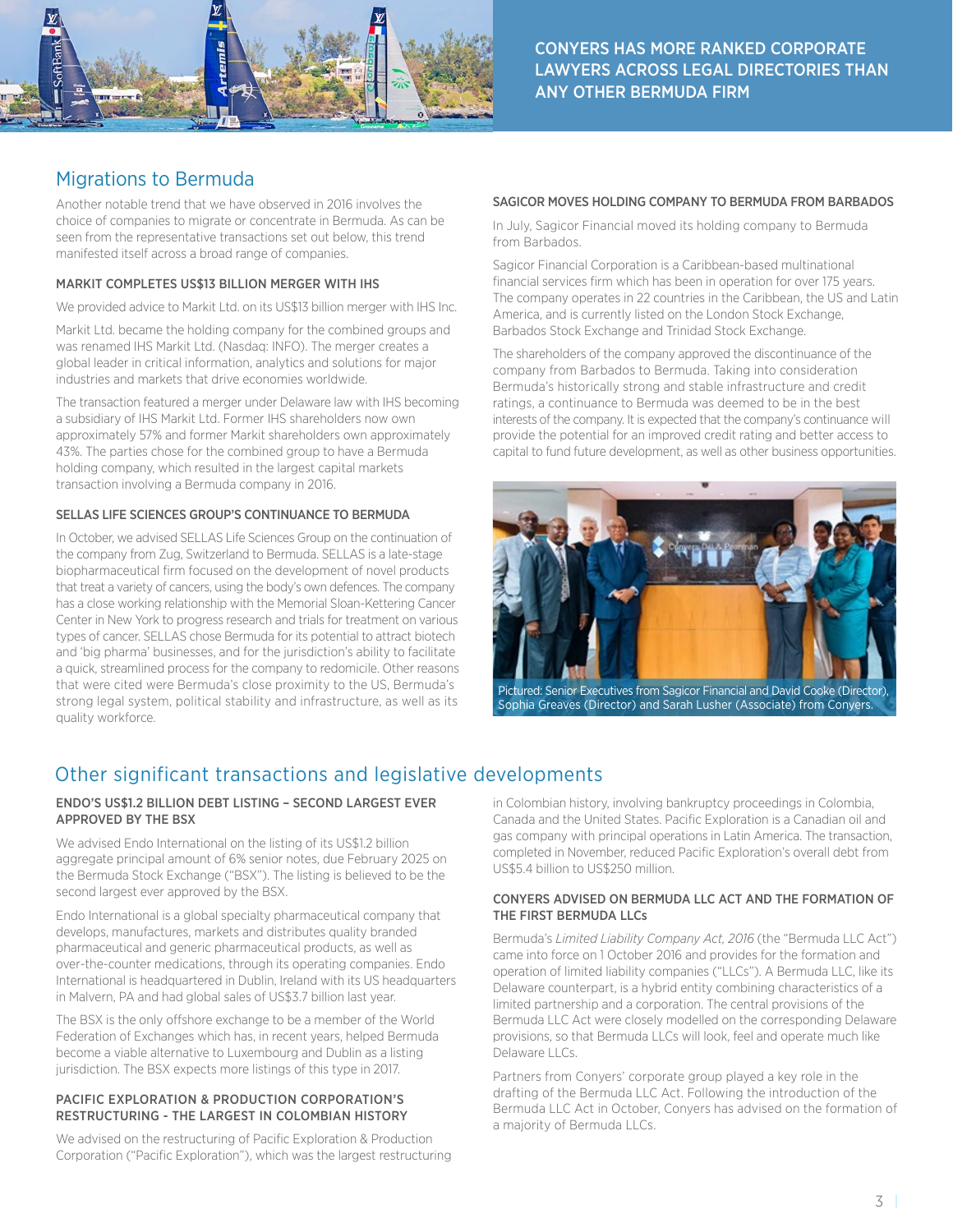## INSURANCE

Value of Cat Bonds listed on BSX in 2016

## Conyers advises on all Class 4 registrations in 2016

#### HARRINGTON RE

US\$21.22 billion

Conyers advised on the establishment and capitalization of Harrington Re Ltd. ("Harrington Re") and its parent company, Harrington Reinsurance Holdings Limited ("Harrington Holdings") and the registration of Harrington Re as a Class 4 insurer. Harrington Re, a multi-line Bermuda reinsurer, launched an initial capitalization of approximately US\$600 million. The majority of funds were raised through the private placement of shares of Harrington Holdings, which totalled approximately US\$550 million.

#### KAYLARE

We also advised on the establishment and capitalization of KaylaRe Ltd., a Bermudabased, Class 4 reinsurer offering a diversified range of specialty reinsurance to the global insurance market.

KaylaRe launched with initial capital of US\$620 million, backed by a US\$300 million investment from Enstar Group Limited; US\$270 million from funds managed by Hillhouse Capital Management, Ltd., a leading global investment manager with over US\$25 billion in assets under management and US\$50 million from funds managed by Stone Point Capital LLC, a financial services-focused private equity firm with aggregate committed capital of approximately US\$13 billion.

Despite a relatively flat insurance and reinsurance market globally, 2016 remained an active year for the sector in Bermuda.

## **Requlations**

One of the year's highlights was the confirmation of Bermuda's long-anticipated full equivalence under Solvency II, which, together with the Island's NAIC Qualified Jurisdiction status (confirmed in January 2015), cements its reputation as a regulatory leader. There has been a surge in interest from existing and start-up commercial insurers and insurance groups to form or expand substantive operations on the Island as a result of these regulatory endorsements. Last year, the Bermuda Monetary Authority registered 42 new insurance companies.

## Commercial Insurers

On the commercial front, Conyers advised on the formation of the year's two new Class 4 insurers, Harrington Re and KaylaRe (see highlighted transactions). Together, these major reinsurance start-ups raised over US\$1.2 billion in new capital. As referenced in our capital markets review, we also advised Athene on its recent IPO. The Athene transaction demonstrates the continued growth of the jurisdiction's long-term insurance market. This trend was further highlighted by the funding of Somerset Re with US\$375 million of new capital.

## Insurance-Linked Securities

The Insurance-Linked Securities ("ILS") market continues to be active. 2016 saw a record number of new Bermuda ILS listings (61 in total), with a capitalization value of over US\$6 billion. According to statistics released by the Bermuda Stock Exchange, the total number of ILS listed vehicles grew 16% from 151 to 175 and the overall value of these securities grew by 10% from US\$19.21 billion to US\$21.22 billion.

This continued expansion of interest in such structures from investors outside the "traditional" US and European markets, is evidence of the growing importance of ILS as a risk management tool and as a diversified asset class for investors. The fact that these structures continue to be formed in Bermuda is confirmation of the jurisdiction's dominance in this innovative insurance sector.



\* According to statistics released by the Bermuda Stock Exchange

## Captive Insurance

Bermuda's market foundation, captive insurance, also showed significant activity, with the formation of 13 new captive insurers. When viewed in light of the continued soft market for commercial insurance, this is particularly significant, as it demonstrates how the Bermuda market is capable of offering a comprehensive set of risk management solutions. Also significant is the fact that new captive formations derived, not only from Bermuda's traditional market in the US, but also from the emerging Latin American market.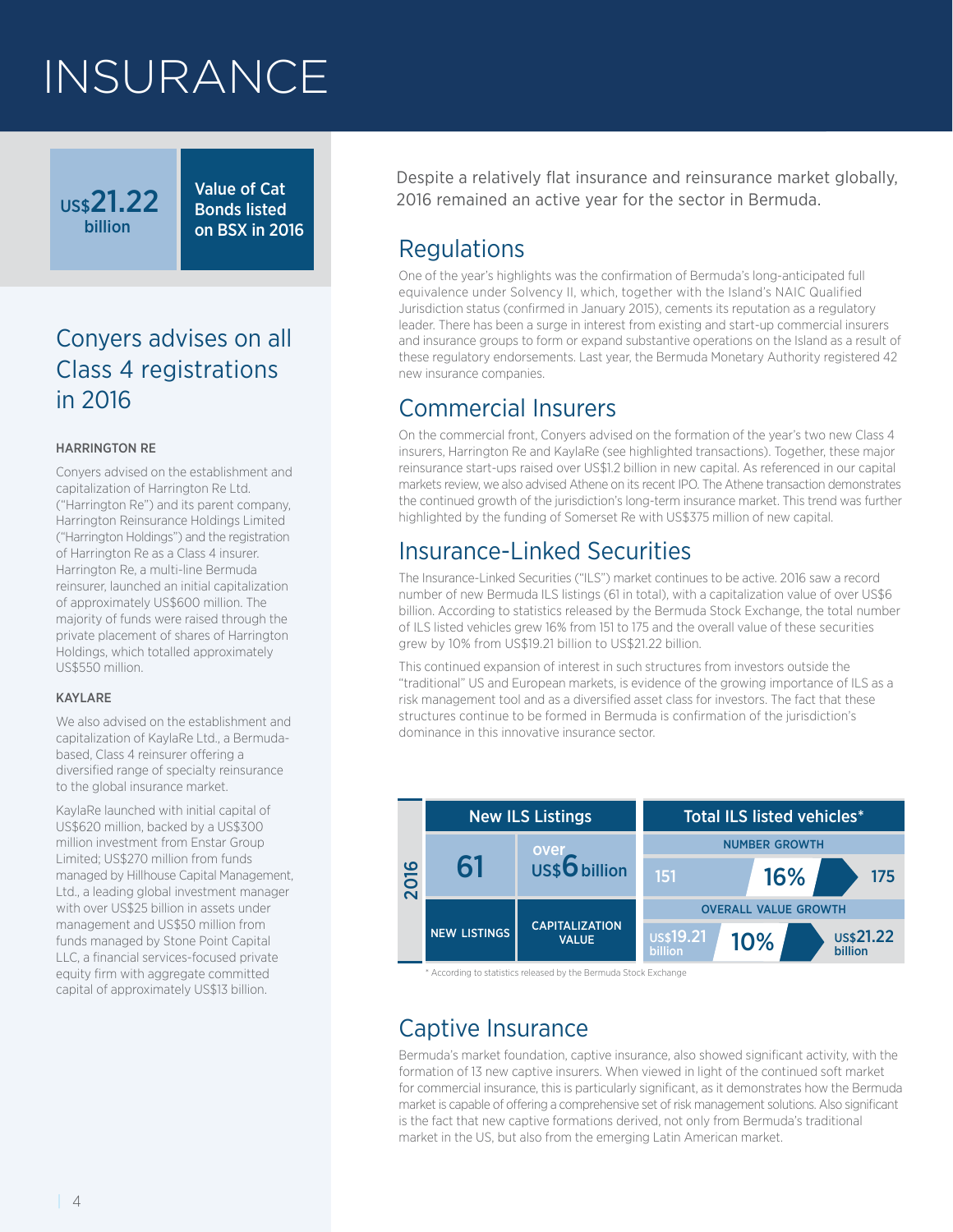## TRANSPORTATION

## **Shipping**

#### BERMUDA SHIPPING BY THE NUMBERS



2016 was a watershed year for the Bermuda Ship Registry as the former Department of Maritime Administration changed its status and was renamed the Bermuda Shipping and Maritime Authority. It now operates as a quasi-autonomous non-governmental organisation or quango. The move to a quango has been in the works for many years and will provide a level of independence to Bermuda's ship registry and maritime authority. There were 35 new vessel registrations in 2016, (two more than the previous record of 33 set in 2015) the majority of which were handled by our shipping practice. Our shipping team also advised on the following ship finance transactions in 2016:

#### US\$189 MILLION REFINANCING OF SEVEN CONCORDIA MARITIME P-MAX VESSELS

Conyers advised Svenska Handelsbanken AB (publ), in connection with a US\$189 million refinancing of seven of Concordia Maritime's P-MAX vessels. The facility has a final maturity period of five years and can be used to finance up to 67.5% of the ships' fair market value. The transaction involved Conyers arranging for the discharge of existing security registered against the vessels and their owning companies, as well as registration of new security registered against such vessels and owning companies.

#### AVANCE GAS HOLDING LTD AMENDS US\$450 MILLION AND US\$200 MILLION FACILITIES

In October, we advised the agents in connection with an amendment to each of the US\$450 million and US\$200 million facilities for Avance Gas Holding Ltd. The amendment provides that, for a 2.5 year period, commencing on 1 January 2017, amortization payments on both facilities will be reduced by 50%, deferring a total of US\$55 million of amortization payments over the period.

The agreement with the banks is conditional upon Avance Gas Holding Ltd raising a minimum of US\$55 million of new equity.

### Highlighted Transactions **Conyers' Norway Practice**



#### BW OFFSHORE LIMITED RESTRUCTURES TO IMPLEMENT NEW LONG-TERM FINANCIAL PLATFORM

Our leading Norwegian ship finance and shipping capital markets practice continued to strengthen in 2016. This was evidenced by our advice to BW Offshore Limited (the "Company"), a Bermuda company listed on the Oslo Børs. We worked on a restructuring to implement a new long-term financial platform for the Company comprising:

- a fully underwritten US\$100 million rights issue, comprising new common shares at a subscription price of NOK0.10 per share, which was over oversubscribed by 44%;
- amendments to the Company's US\$2.4 billion credit facility and other credit facilities, including extending the maturity to 2020, reducing the amortization rate, increasing the margin and amending the leverage ratio and equity ratio covenants and
- amendments to the Company's four unsecured bond issues, including extending the maturity and, *inter alia*, amending the redemption terms, equity ratio and margin.

The new long-term financial platform is expected to contribute more than US\$500 million in improved liquidity in the period through 2020 and thereby give the Company a significant runway until an expected market recovery.

CONYERS CORPORATE PRACTICE IS RANKED BY CHAMBERS AND PARTNERS AS THE SOLE BAND 1 FIRM IN BERMUDA, WITH 17 RANKED LAWYERS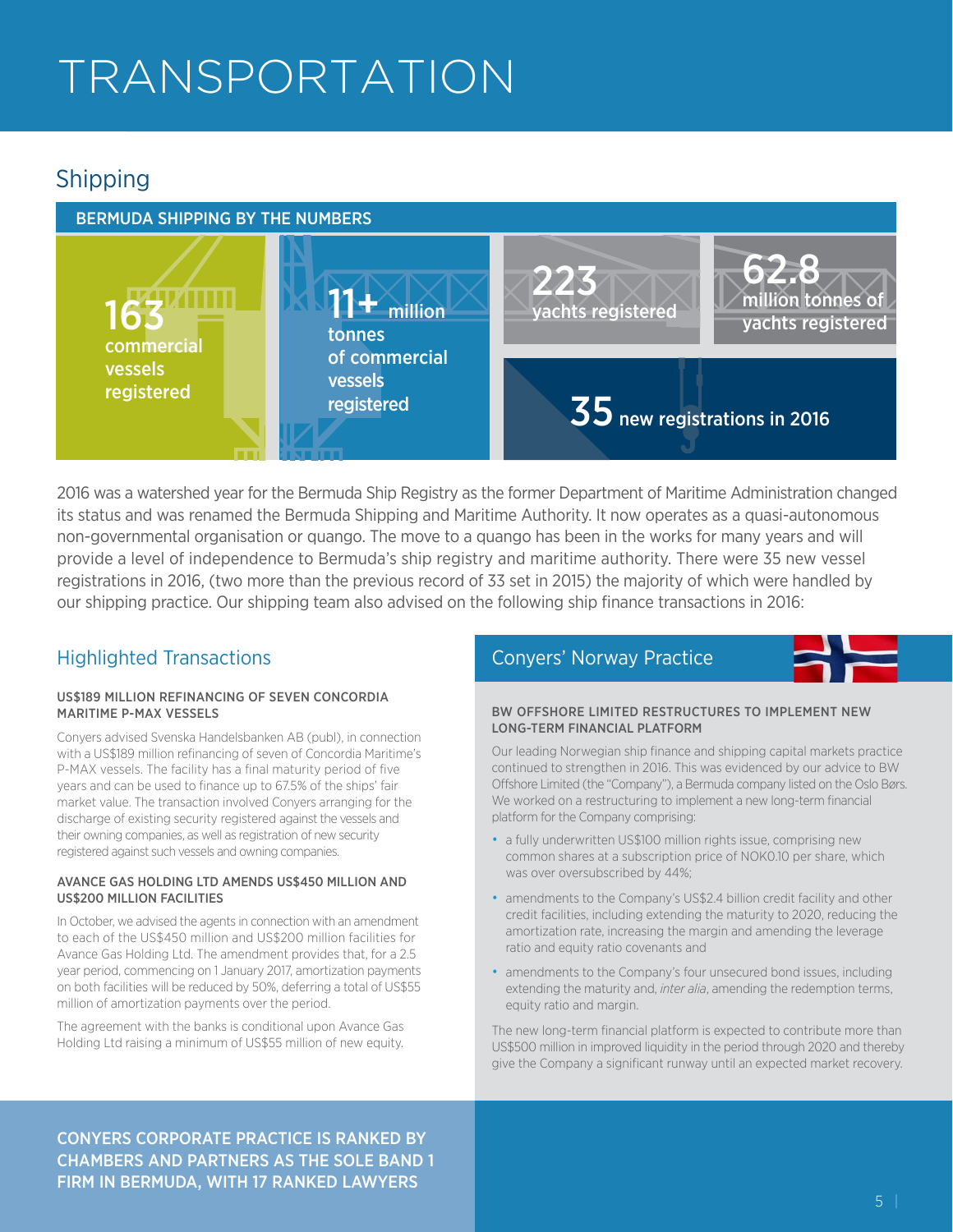

#### **DEAL OF THE YEAR**

2017 AVIATION presented by Airline Economics 100 GLOBAL LEADERS AWARDS

WHO'S WHO LEGAL 2016 – AVIATION FINANCE RECOMMENDS THREE OF CONYERS' BERMUDA LAWYERS, MORE THAN ANY OTHER FIRM IN THE JURISDICTION.

## Aviation

Bermuda's Aviation sector experienced interesting developments last year. The Bermuda Department of Civil Aviation became an independent quango and changed its name to the Bermuda Civil Aviation Authority. Our team was an integral part of Bermuda passing the domestic legislation necessary to enable the United Kingdom to extend the Cape Town Convention to Bermuda (anticipated to occur in the first half of 2017). In addition to the usual aircraft financings and registrations, we advised on special purpose structures, joint ventures and aircraft asset-backed securitizations.

#### AZERBAIJANI AIRLINE FINANCINGS

Throughout the year we advised on a number of transactions involving aircraft operated by Azerbaijani Airlines. We worked on two transactions that each terminated the bridge financing and lease and Ex-IM Bank financing of: two Boeing 747-83QF aircraft and one General Electric model GEnx-2B67 spare engine (February) and two Boeing 787-8 aircraft and one GEnx-1B spare engine (May).

#### AIRCASTLE COMPLETES JOINT VENTURE WITH IBJ LEASING COMPANY, LIMITED

In February, we advised Aircastle in connection with its aircraft leasing joint venture with IBJ Leasing Company, Limited, a Japanese general leasing company, which is part of Mizuho Financial Group.

The joint venture, to be serviced by Aircastle, will target investments in newer narrow-body aircraft, leased to premier airlines. It is expected the joint venture will purchase its first two aircraft from Aircastle and that future aircraft investments will be acquired directly. Aircastle will own 25% of the joint venture.

#### LABRADOR AVIATION FINANCE ISSUES US\$709 MILLION ABS NOTES

We acted for the Issuer, Labrador Aviation Finance Limited, in relation to a pool of 20 passenger aircraft with a value of US\$928 million and the issuance of US\$709 million fixed-rate asset-backed notes in Series A and B, listed on the Irish Stock Exchange. GE Capital Aviation Services Limited acted as the servicer for the transaction in relation to a fleet of ten A320 family, seven B737-800, one A330-300, one A350-900 and one B777-300ER. The transaction featured a dynamic structure that facilitates acceleration of principal payments on the notes in specified circumstances and has the benefit of credit enhancement and liquidity. The transaction was backed by leases to 16 airlines in 15 countries and was Conyers' largest Bermuda asset-backed securitization transaction to close in 2016.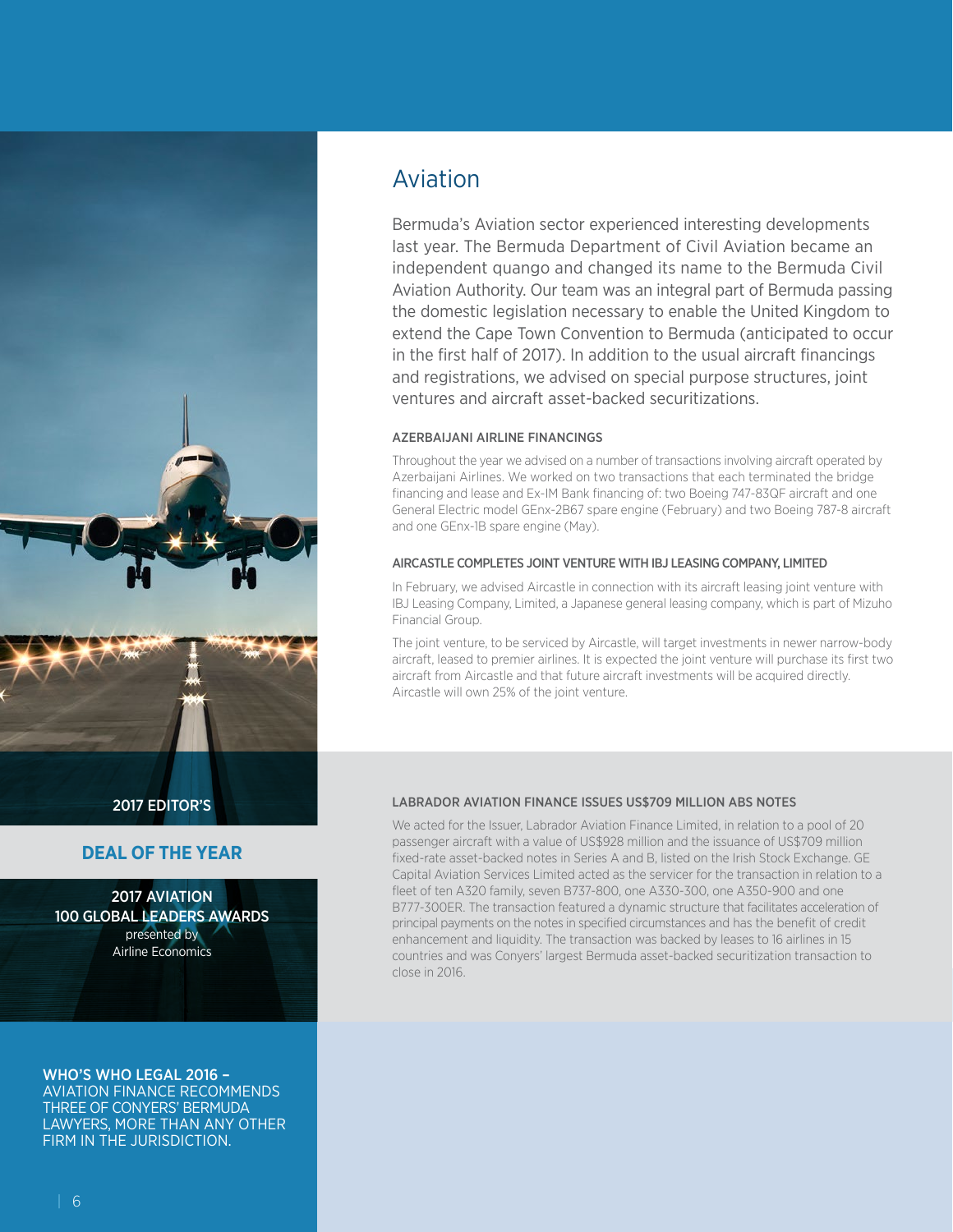## FUNDS

Bermuda's investment funds sector experienced several new developments that continued to promote the jurisdiction as a key market for asset management.

## Key Global Players Choose Bermuda

From a client perspective, 2016 saw Bermuda's efforts to reinvigorate its asset management industry yield significant results, as a number of large global players in the investment funds space determined to domicile their new structures in Bermuda. The "Class A Exempt Fund" regime, with its speed-to-market and same-day regulatory approval, proved highly attractive and for some investment groups was the determining factor in domiciling their new investment funds to the jurisdiction. Also attractive is the flexibility of Bermuda's *Segregated Accounts Companies Act*, which permits one or more classes of shares to effectively invest in other classes of the same Company with the result that a "Master Feeder" structure can be achieved in a single legal entity with significant cost savings. In addition, the introduction of LLC legislation in Bermuda was also welcomed, as it provides asset managers with a simple and effective structure to organise their Bermuda-domiciled asset management operations.

### Highlighted Transactions

#### SCHRODER INVESTMENT MANAGEMENT NORTH AMERICAN INC.

We assisted Schroder Investment Management North America Inc. ("SIMNA") in the establishment of a "Class A Exempt Fund", domiciled in Bermuda. The fund will follow a relative value government bond investment strategy. SIMNA is part of the larger Schroder Group with a history spanning over 200 years and which operates from 37 offices in 27 countries. It currently manages US\$487 billion on behalf of institutional and retail investors, financial institutions and high net worth clients from around the world.

#### ILS ORION FUND LTD.

We also acted on the structuring and launch of ILS Orion Fund Ltd., an investment fund domiciled in Bermuda and established as a "Class A Exempt Fund". The fund is managed by Pioneer Investment Management, Inc. ("Pioneer") and will invest primarily in insurance-linked securities. Pioneer is an indirect, wholly-owned subsidiary of UniCredit S.p.A, one of the leading banking groups in Italy. As of December 2015, assets under management by Pioneer and its affiliates were approximately US\$243 billion, including over US\$67 billion in assets managed by Pioneer itself. Pioneer is registered with the US Securities and Exchange Commission.

# Corporate Transactions

#### **MARCH 2016**

Conyers advised on Aircastle's increase in its US\$675 million Bank Revolving Credit Facility

Conyers advised Aircastle on US\$500 million 5.00% senior notes offering

Conyers advised Akibare Re Ltd. on its US\$200 million notes offering

Conyers advised Manatee Re Ltd. on its US\$95 million notes offering

#### APRIL 2016

Conyers advised Aircastle Limited in connection with its US\$120 million unsecured term loan

#### JUNE 2016

Conyers advised Bracell Limited in connection with its proposed privatization

Conyers advised Maiden Holdings, Ltd. on its issue of US\$110 million in notes

#### JULY 2016

Conyers advised Tengizchevroil Finance Company International Ltd on its US\$1 billion issuance of senior secured bonds

Conyers advised Bacardi on US\$500 million notes offering

#### OCTOBER 2016

Conyers advised Castlelake, L.P., as sponsor and servicer, and Castlelake Aircraft Securitization Trust 2016-1 (CLAS 2016-1), as borrower, on the Bermuda law aspects in the funding of US\$916 million in Class A, B and C asset-backed loans

#### NOVEMBER 2016

Conyers advised Sirius International Group Ltd. on its issuance of US\$400 million 4.6% senior notes

## Awards and Accolades



Sole Band 1 Firm in Bermuda, with 17 Top-Ranked Lawyers



23 Bermuda Lawyers Ranked Tier 1 Corporate and Commercial



10 Ranked Corporate Lawyers



Who's Who Legal Bermuda Firm of the Year every year since 2006

7 |